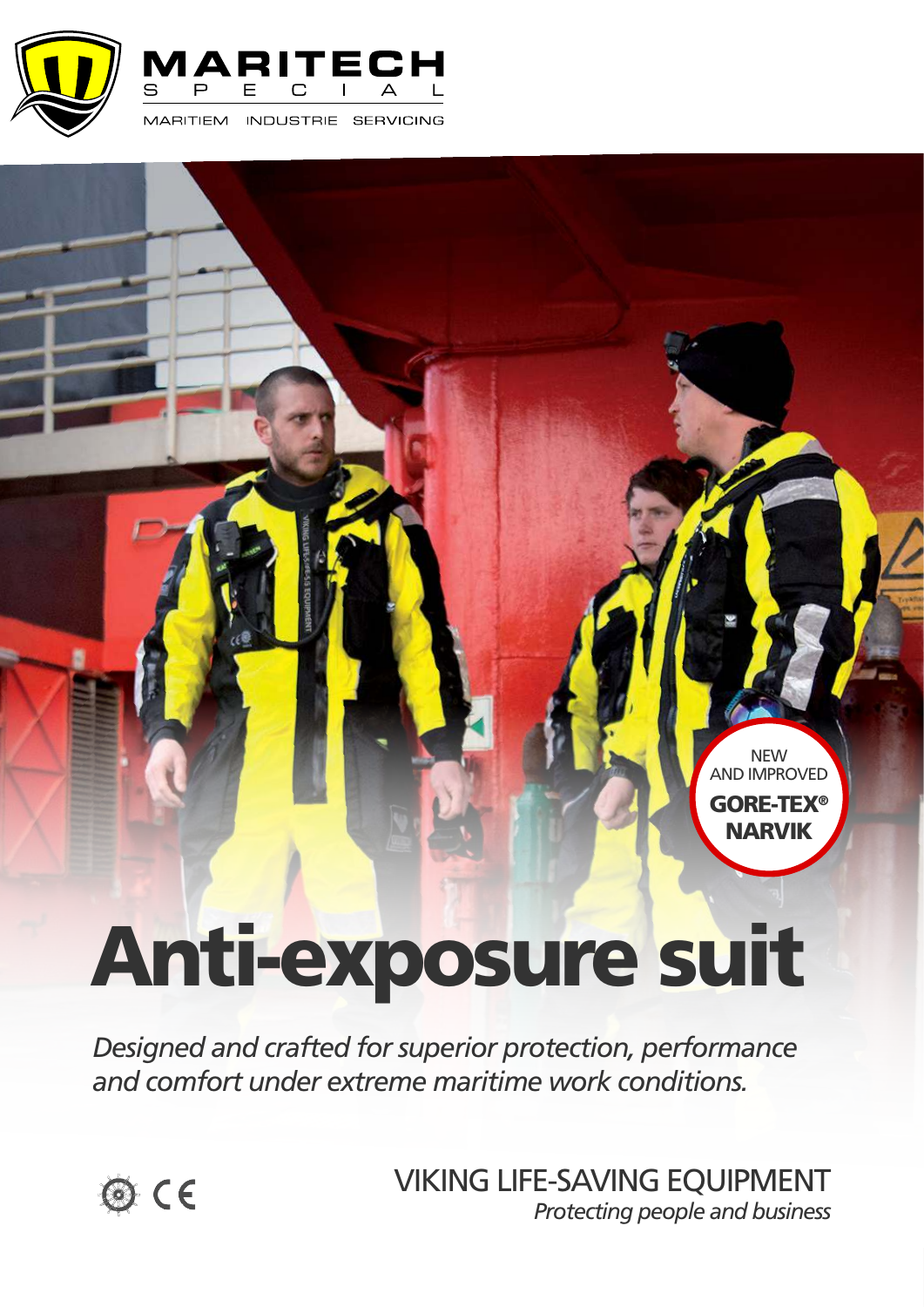#### **VIKING PS4190/PS4191 SERIES**

# **MARITECH.NL**

## Work hard. Stay safe.

Made from waterproof, highly durable and breathable GORE-TEX® NARVIK™ material, VIKING's new generation of advanced anti-exposure and immersion suits lets you work hard and stay safe under extreme maritime and offshore conditions.

Dual-approved, fitted and ergonomically enhanced, our suits are designed for constant wear performance across multiple tough work applications. Beyond excellent protection, they offer great comfort, flexibility and freedom of movement. Both versions are supplied with 70N integrated buoyancy. With the option of further built-in inflatable buoyancy, a variety of lining choices and a wealth of features, the suits represent a major upgrade and a ideal replacement for several individual items of protective gear.

VIKING anti-exposure suits are a true favorite among ERRV, FRB and MOB crews, MES teams, navy operators, water police, lifeguards, coast guard services and other rugged maritime professionals.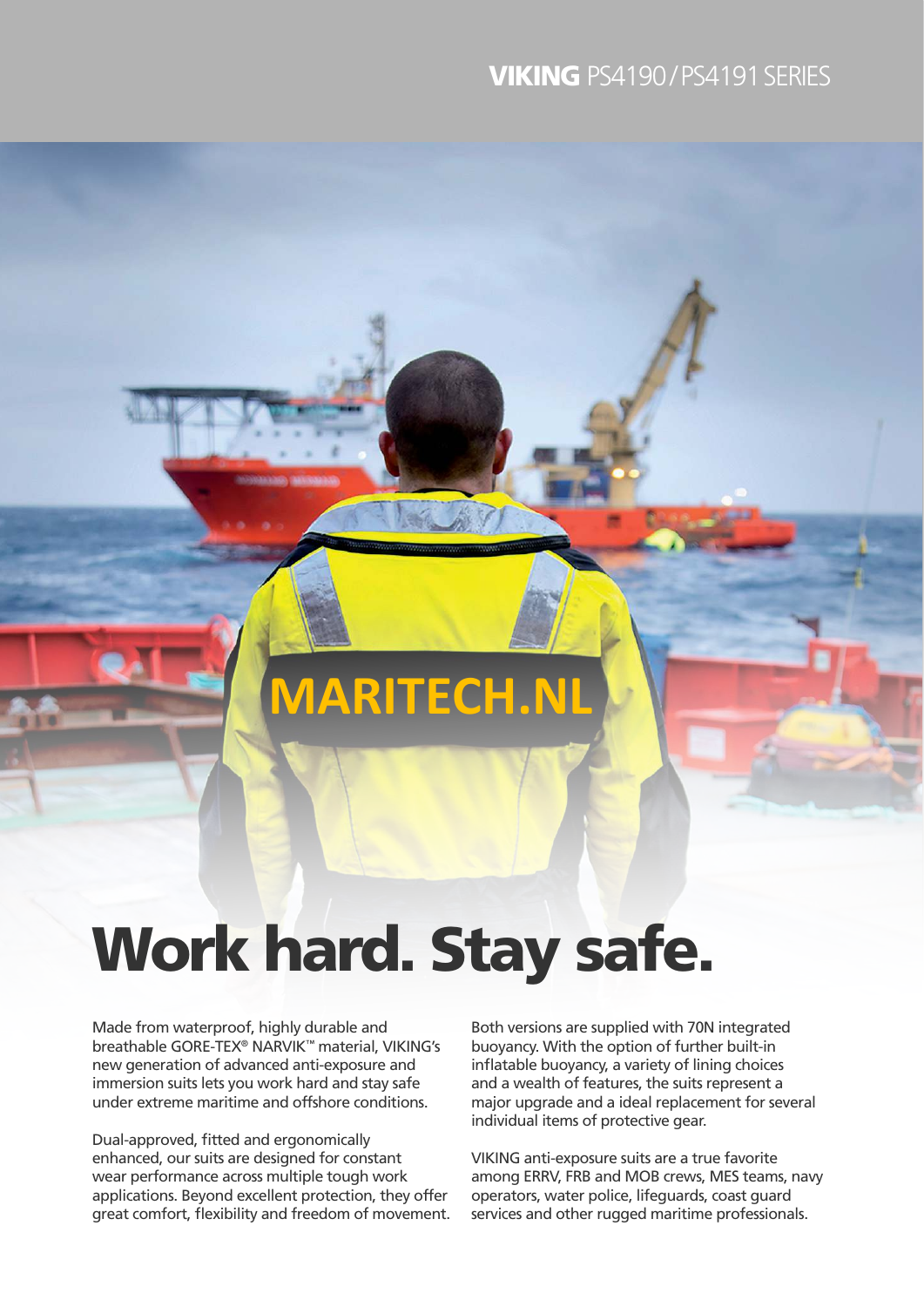

## A suit for all seasons

- $\blacksquare$  Specifically designed for tough maritime and offshore work applications.
- $\blacksquare$  Ergonomically enhanced fit, high quality finish and rugged visual appearance.
- $\blacksquare$  Available with or without fully integrated inflatable buoyancy.
- SOLAS/MED and CE approved as anti-exposure and immersion suit.
- $\blacksquare$  Waterproof and breathable GORE-TEX<sup>®</sup> NARVIK™ outer fabric with stretch-panels for great comfort and freedom of movement.
- $\blacksquare$  Choice of detachable liner systems for 1 or 6 hour thermal protection against hypothermia, cold shock and condensation buildup. Ideal for use in both cold and warmer climatic conditions.
- Knees reinforced with DuPont™ Kevlar<sup>®</sup>.
- Gloves, hood and attached steel reinforced safety boots. Option for Neoprene boots or GORE-TEX® socks.
- $\blacksquare$  Lifting becket, buddy line, emergency light and whistle.
- $\blacksquare$  Host of design extras.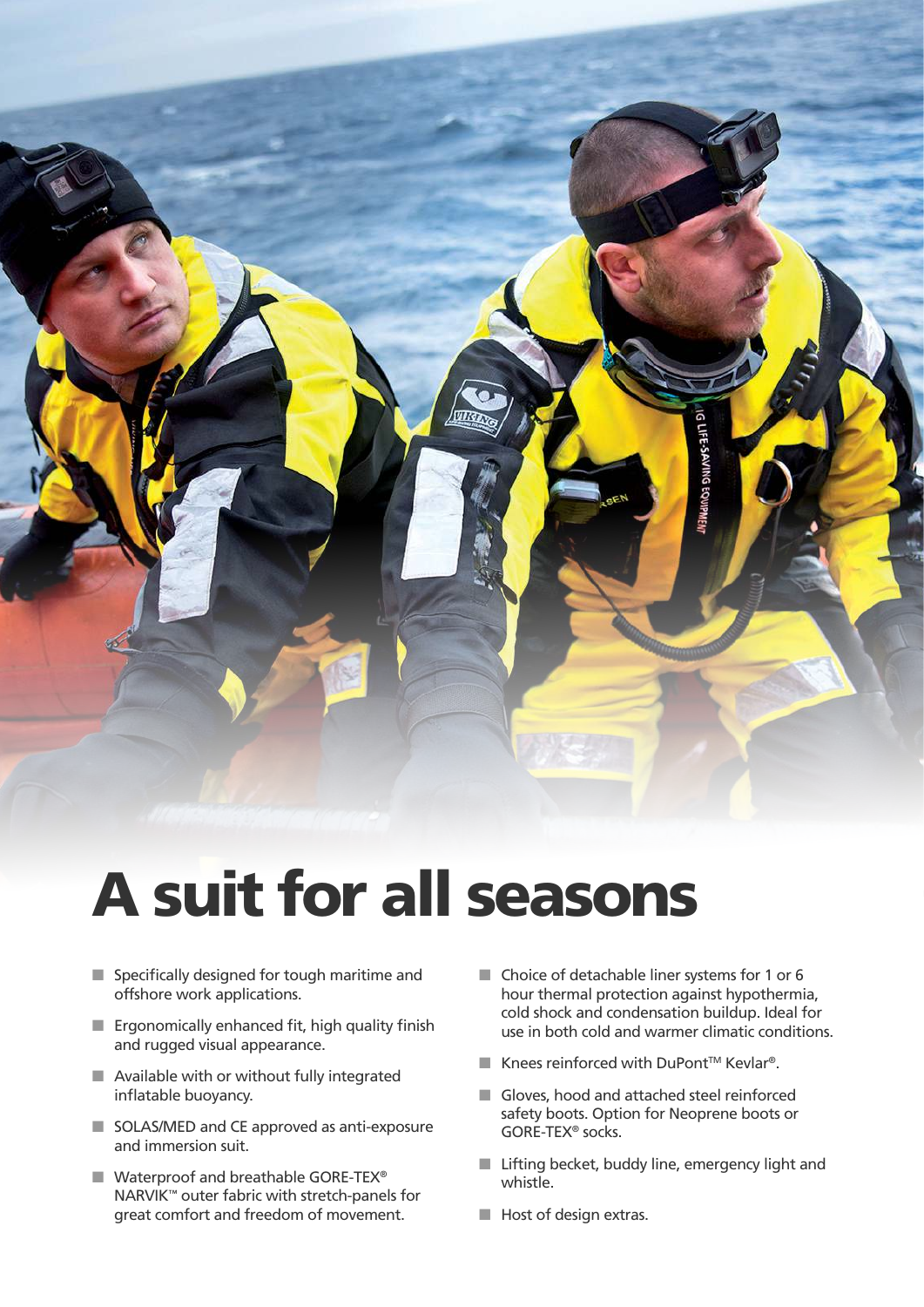# General features



The lifting becket is useful when extracting the wearer from the water. The buddy line provides extra safety by letting crew members stay close together while waiting for evacuation. If not in use, the carabiners can be stored behind the name-tag.



Radio pocket, knife pocket and fleece hand-warmer pockets with drain holes and water repellent flaps. Additional storage pockets on sleeves and chest.



The advanced YKK Aquaseal® waterproof zipper allows easy donning and low maintenance. A perfect match for the zipper, the 1 mm Neoprene collar ensures a watertight seal and great comfort during extended wear.



**Light and whistle** 

Fully equipped with SOLAS approved light and whistle.



The suit comes with a detachable hood ensuring good insulation of the head when immersed in water. On deck, the hood offers protection against wind and spray. .<br>Attached to the suit with a strap, it can be stored in a pocket on the hip when not in use.



The 1 mm flexible watertight Neoprene cuffs ensure easy donning and optimal comfort during extended wear.



High-wear spots such as the knees and seat area are reinforced with extremely durable Dupont™ Kevlar®.



**Stretch-panels**

For better freedom of movement and an even less-bulky wearexperience, flexible Neoprene reinforced stretch-panels are integrated on the back of the knees and in the lumbar area.